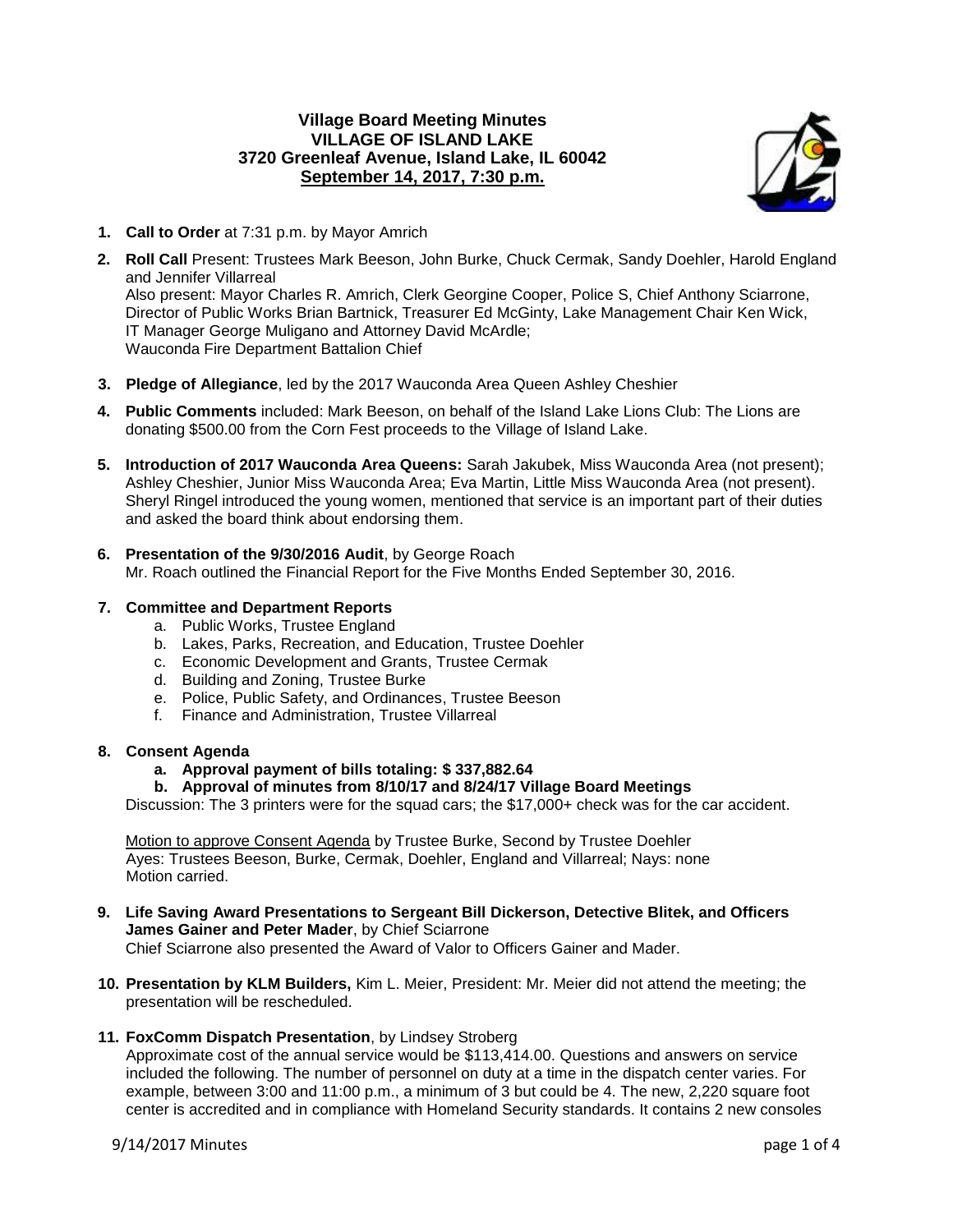and a back-up console in the manager's office; 8 fully-installed positions will be available. Total population currently served by FoxComm is approximately 86,000. The Police Department radios are compatible with the FoxComm system. The use of Lake Zurich Dispatch by Wauconda Fire District will not result in a delay in 911 calls.

All dispatchers are certified. They recognize locations because they do a ride-along with the Police Department to view the service area. Response to requests for information are included free of charge.

FoxComm is keeping current on information about the proposed county-wide dispatch system for Lake County. McHenry County has already consolidated.

### **12. Motion to approve Mayor Amrich's appointment of William Ziegler to the Planning and Zoning Commission**

Discussion: none

Motion to approve Mayor Amrich's appointment of William Ziegler to the Planning and Zoning Commission by Trustee Beeson, Second by Trustee Burke Ayes: Trustees Beeson, Burke, Cermak, Doehler, England and Villarreal; Nays: none Motion carried. Mr. Ziegler was sworn in by Mayor Amrich.

# **13. Motion to authorize Mayor Amrich to sign the 2018 DRS Skinner's Amusements Inc. contract for July 6, 7, and 8, 2018 Lakefest**

Discussion: none

Motion to approve authorize Mayor Amrich to sign the 2018 DRS Skinner's Amusements Inc. contract for July 6, 7 and 8, 2018 by Trustee Beeson, Second by Trustee Doehler Ayes: Trustees Beeson, Burke, Cermak, Doehler, England and Villarreal; Nays: none Motion carried.

# **14. Motion to approve purchase of materials not to exceed \$30,000.00, for the new Public Works storage building (including materials from Menards and concrete)**

Discussion: Question: When will the building be completed? Response: Before winter.

Motion to approve purchase of materials not to exceed \$30,000.00, for the new Public Works storage building (including materials from Menards and concrete) by Trustee England, Second by Trustee Beeson Ayes: Trustees Beeson, Burke, Cermak, Doehler, England and Villarreal; Nays: none Motion carried.

### **15. Motion to accept the Elite Door Company proposal in the amount of \$14,286.30 for 5 exterior replacement doors, installed, for the Village Hall**

Discussion: These replace all doors except the front entrance and the exterior door by Creative Playtime. Only Elite offered a quote with the full package and warranty.

Motion to accept the Elite Door Company proposal in the amount of \$14,286.30 for 5 exterior replacement doors, installed, for the Village Hall by Trustee Doehler, Second by Trustee England Ayes: Trustees Beeson, Burke, Cermak, Doehler, England and Villarreal; Nays: none Motion carried.

**16. Motion to authorize the Mayor to send written notice for termination of Lake Zurich Dispatch contract dated February 14, 2013, to take effect at the end of the current contract term, April 30, 2018.**

Discussion: Attorney David McArdle recommended ending the 5-year contract; 5-year contracts on not advisable. Lake Zurich can present a new contract proposal to the Village Board.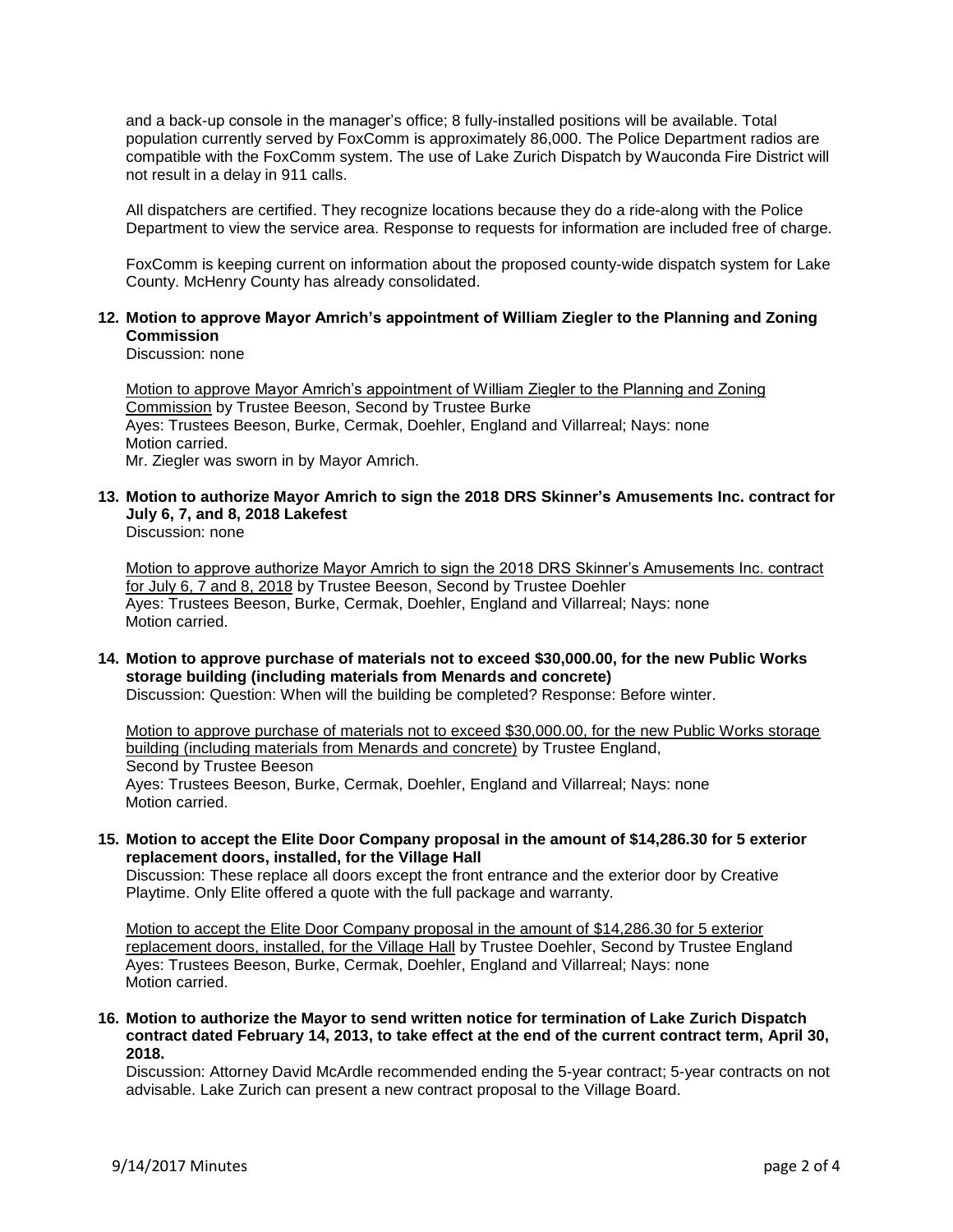Motion to authorize the Mayor to send written notice for termination of Lake Zurich Dispatch contract dated February 14, 2013, to take effect at the end of the current contract term, April 30, 2018 by Trustee Villarreal, Second by Trustee England Ayes: Trustees Beeson, Burke, Cermak, Doehler, England and Villarreal; Nays: none Motion carried.

**17. Motion to adopt Ordinance 1560-17** *An Ordinance Amending Title 6, Chapter 5, Criminal Offenses, of Island Lake Village Code*

Discussion: none

Motion to adopt Ordinance 1560-17 *An Ordinance Amending Title 6, Chapter 5, Criminal Offenses, of Island Lake Village Code* by Trustee Doehler, Second by Trustee Burke Ayes: Trustees Beeson, Burke, Cermak, Doehler, England and Villarreal; Nays: none Motion carried.

**18. Motion to adopt Ordinance 1561-17** *An Ordinance Amending Title 7, Chapter 7, Prohibited Parking Areas, of Island Lake Village Code* which replaces the *BOCA national fire prevention code* reference with a reference to the *International Fire Code, 2000 Edition* and adds a designated fire lane at the Burr Oak Lane dead end

Discussion: Building Commissioner Wayne Schnell: This will make the fire lane legal.

Motion to adopt Ordinance 1561-17 *An Ordinance Amending Title 7, Chapter 7, Prohibited Parking Areas, of Island Lake Village Code* which replaces the *BOCA national fire prevention code* reference with a reference to the *International Fire Code, 2000 Edition* and adds a designated fire lane at the Burr Oak Lane dead end by Trustee Beeson, Second by Trustee Doehler Ayes: Trustees Beeson, Burke, Cermak, Doehler, England and Villarreal; Nays: none Motion carried.

### **19. Mayor Comments**

 **Liquor License transfer update:** Cigarette Depot was sold; new owners completed the application, met with the Liquor Commission and paid all license fees. Additional comments included: Blacktopping in Highwood Lakes will start in two weeks; more streets will be approved at the September 28 meeting; received over 25,000 emails RE: the circus.

**20. Trustee and Staff Comments** included: Trustee Doehler: Fall is the time to pull out your irises and donate them to the Village; an Antioch friend was impressed with the appearance of the Village. Trustee Beeson: Thanked Brian Bartnick for Hyde's Lakeview Park work and Ken Wick for his leadership; congratulated the Villarreals for the Venetian Night win; has heard many compliments on the look of the Village; thanked Wayne Schnell for his work in helping to improve our appearance. Trustee England: Worked with Brian on plan for outbuildings and on windows in the Creative Playtime Office; Trustee Villarreal: Venetian Night was a great time; thanked the Mascillinos for great food; looking for theme ideas for 2018. Trustee Burke: Complimented Wayne for good work. Trustee Cermak: Residents ask why Hyde's Lakeview Park is a park and how can people get to it. Trustee Doehler's response: The Village purchased the property and received a grant to develop it. No motorized vehicles are allowed.

Building Commissioner Wayne Schnell: Thank everyone for efforts to make improvements in the Village. Public Works Director Brian Bartnick: Installed new windows in Creative Playtime office a cost of about \$500.00; provided logs and cherry wood podium for outdoor classroom; will ask an Eagle Scout to help with Hyde's Lakeview Park projects; will ask Nunda Township for help with asphalt extension at Veterans Park.

**21. Public Comment** included: Tedd Kipp: Will we have to pay Lake Zurich Dispatch for routing the 911 calls to FoxComm? Response: No. Dave Dato: The preponderance of emergency calls are for fire departments; that's why calls go to fire department dispatches. Mark Kipp suggested the use of a procurement service for bids and purchase process.